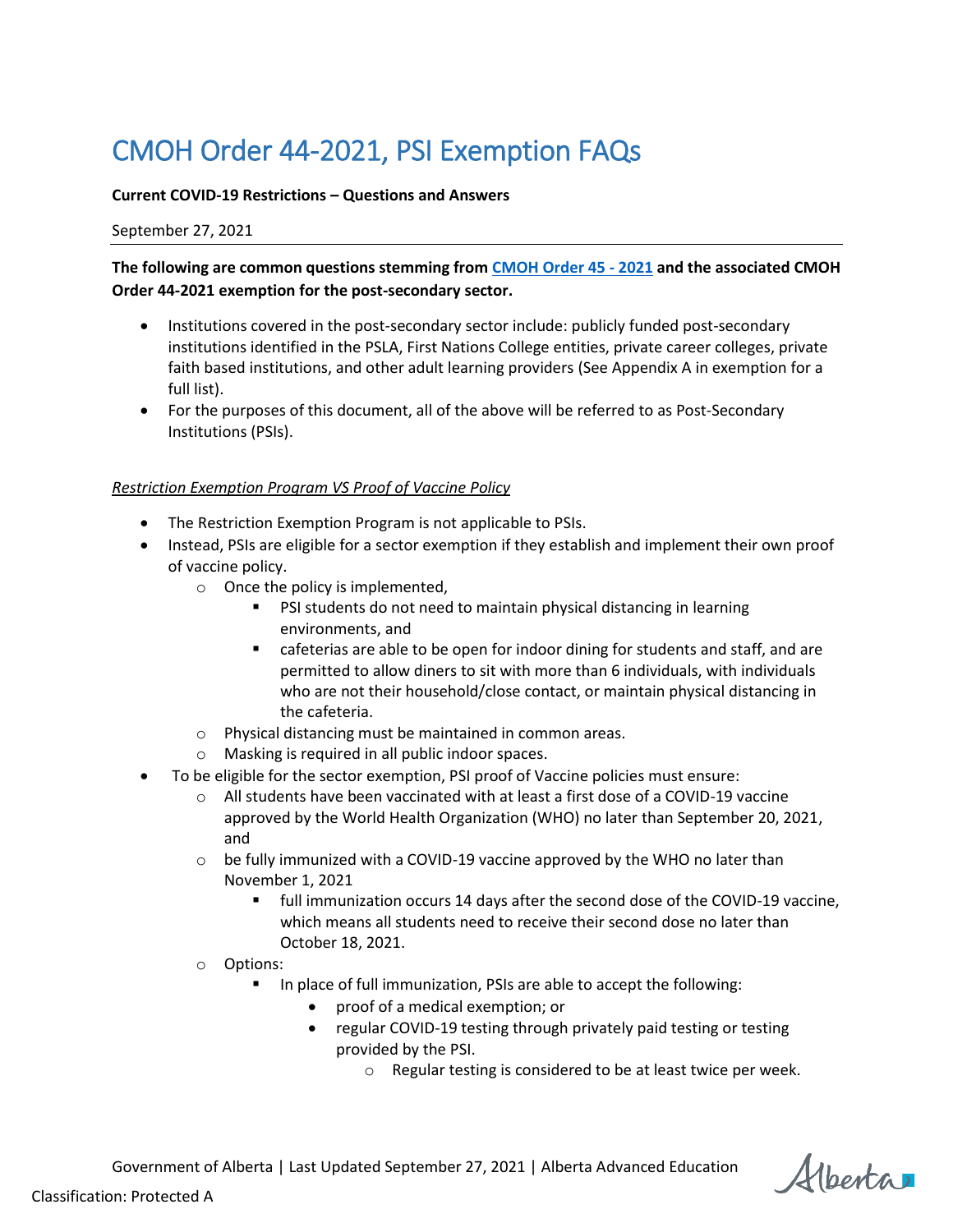- $\circ$  If a PSI implemented a proof of vaccine policy prior to the Sept 16<sup>th</sup>, they are permitted to accept the vaccine declarations accepted under said policy as a transitional solution until October 4, 2021
	- **After October 4<sup>th</sup>, the PSI must ensure the individuals who have declared their** vaccination are compliant with the vaccination conditions of this exemption.
- $\circ$  The PSI must develop and implement a compliance policy outlining how it will monitor and ensure compliance and enforcement of its proof of vaccine policy.
- It is up to the PSI to implement, monitor the effectiveness, and enforce their own proof of vaccine policy.
	- $\circ$  There is some flexibility in the processes and procedures, as long as the policy, at minimum, meets the above required elements.
	- $\circ$  PSIs can have earlier deadlines for proof of vaccination (but not later) or enhanced testing requirements.

#### *Rapid testing*

- If this option is chosen, the following information applies:
	- $\circ$  The PSI can determine if they will provide testing to students or have students pay for their own.
	- $\circ$  PSIs may participate in the GOA rapid testing program by submitting an application. Details are available a[t alberta.ca/rapid-testing-program.aspx.](https://www.alberta.ca/rapid-testing-program.aspx)
	- $\circ$  PSIs must have a process for verifying vaccination or testing status and can develop their own compliance and enforcement procedures.

# *Required Measures*

- Masking requirements remain in effect in all indoor public places even with programs in place.
- Individuals experiencing COVID-19 symptoms must isolate in accordance with CMOH Order 39-2021, and should seek testing.

# *Staff and Faculty*

- The PSI exemption is not related to vaccination status of staff or faculty.
- It is up to the discretion of a PSI to implement a vaccine policy for staff, faculty and contractors, but seeking legal advice on an employee program is advised.

# *Restrictions if no proof of vaccine policy is in place*

- If PSIs choose not to implement a proof of vaccine policy, they are not eligible for the exemption
- They must continue physical distancing in all indoor public spaces, including learning environments.
- Cafeterias would remain closed for indoor dining.

Alberta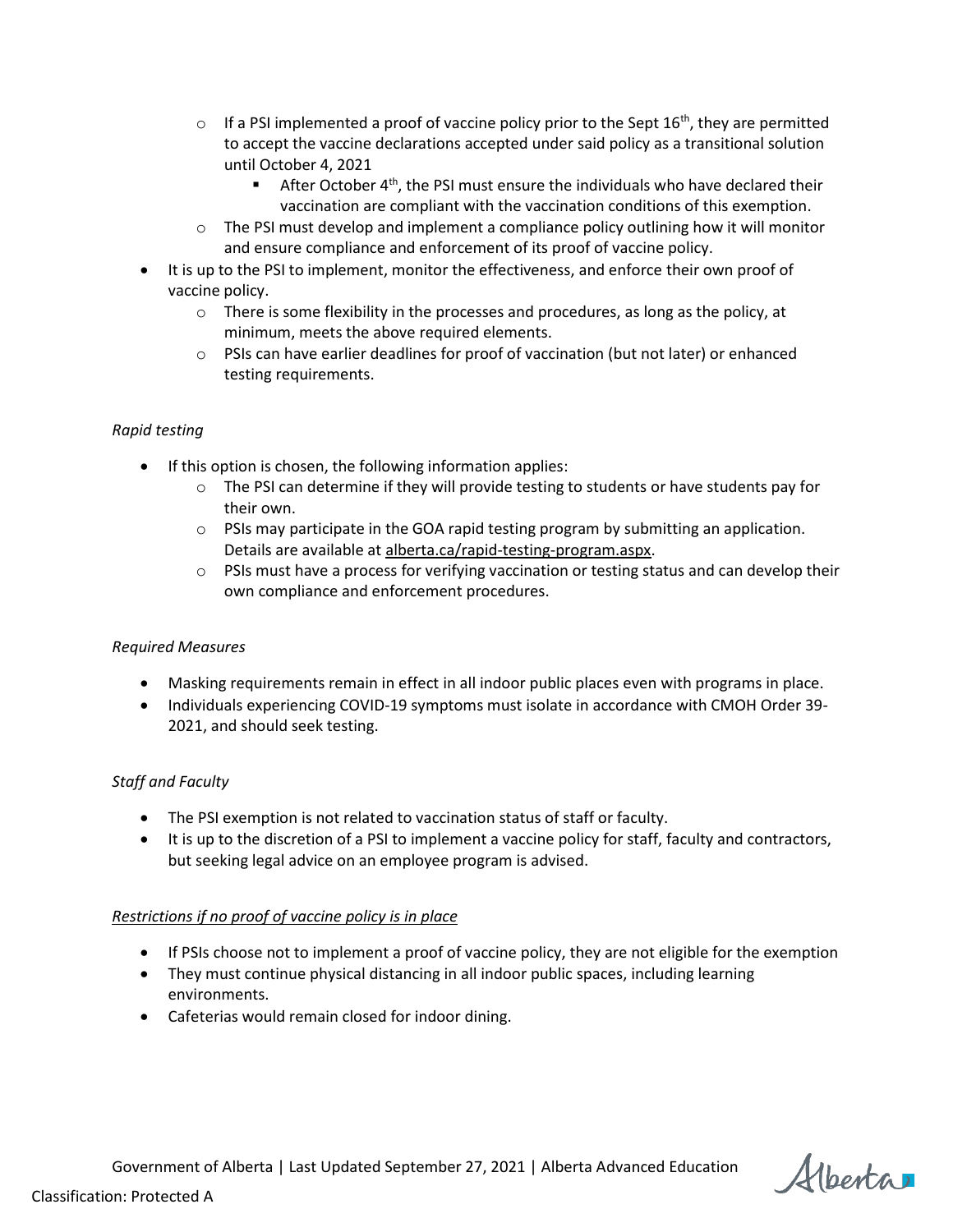# Frequently Asked Questions

*Does the PSI's proof of vaccination policy need to apply to all programs at the PSI? Is it possible for some programs (e.g. shorter term training programs) to not participate in a proof of vaccination policy, while others at the PSI are participating?*

• The PSI must implement the policy for all students.

*Will existing attestation/testing regimes already established at post-secondary institutions suffice allowing a gradual transition to a full proof of vaccination policy over the period of a few weeks?*

 Where an institution has put in place a proof of vaccine policy prior to the granting of this exemption, any vaccine declarations accepted under that policy are considered a sufficient transitional solution until October 4, 2021 after which the institution must ensure the compliance of those persons the requirements for proof of vaccine, medical exemption, or rapid testing as outlined in the exemption.

# *Some providers already have their own processes and earlier deadlines for vaccinations. Can they utilize their own approaches or must they align elements of the proof of vaccination policy?*

 To be exempt from the physical distancing requirements and dining requirements, the PSI must meet the base conditions outlined in the exemptions related to the post-secondary sector. Entities are free to impose a higher standard of restrictions.

# *Can PSIs apply for rapid testing kits and where is the source of information on accessing rapid tests?*

- PSIs can participate in the GOA rapid testing program by submitting an application. Details are available a[t alberta.ca/rapid-testing-program.aspx.](https://www.alberta.ca/rapid-testing-program.aspx)
- PSIs should otherwise source kits from private providers. The most common rapid test is Abbott Panbio and PSIs may be able to source directly from the distributor.
- If students are required to pay for their own tests, PCR tests and rapid tests can be completed at most pharmacies.
- There may be other labs offering this same service.
- There is no requirement for the PSI to provide the tests. Students can be asked to acquire their own tests in order to participate in the proof of vaccination policy at their institution.
- PSIs must implement processes and procedures for validating and ensuring quality and safety of a program is sufficient to reduce the risk of COVID-19 transmission in schools.

# *Do providers need to offer the option of a negative test or rapid testing as per the third requirement of the proof of vaccination policy?*

- No. Proof of either vaccination or recent negative test is considered the minimum acceptable standard; it needn't be both.
- Medical exemptions for vaccinations may be accepted. These are issued by a physician or nurse practitioner, as determined by guidance provided by the College of Physicians and Surgeons or the College and Association of Registered Nurses
- A PSI may choose to accept only one or the other.

Alberta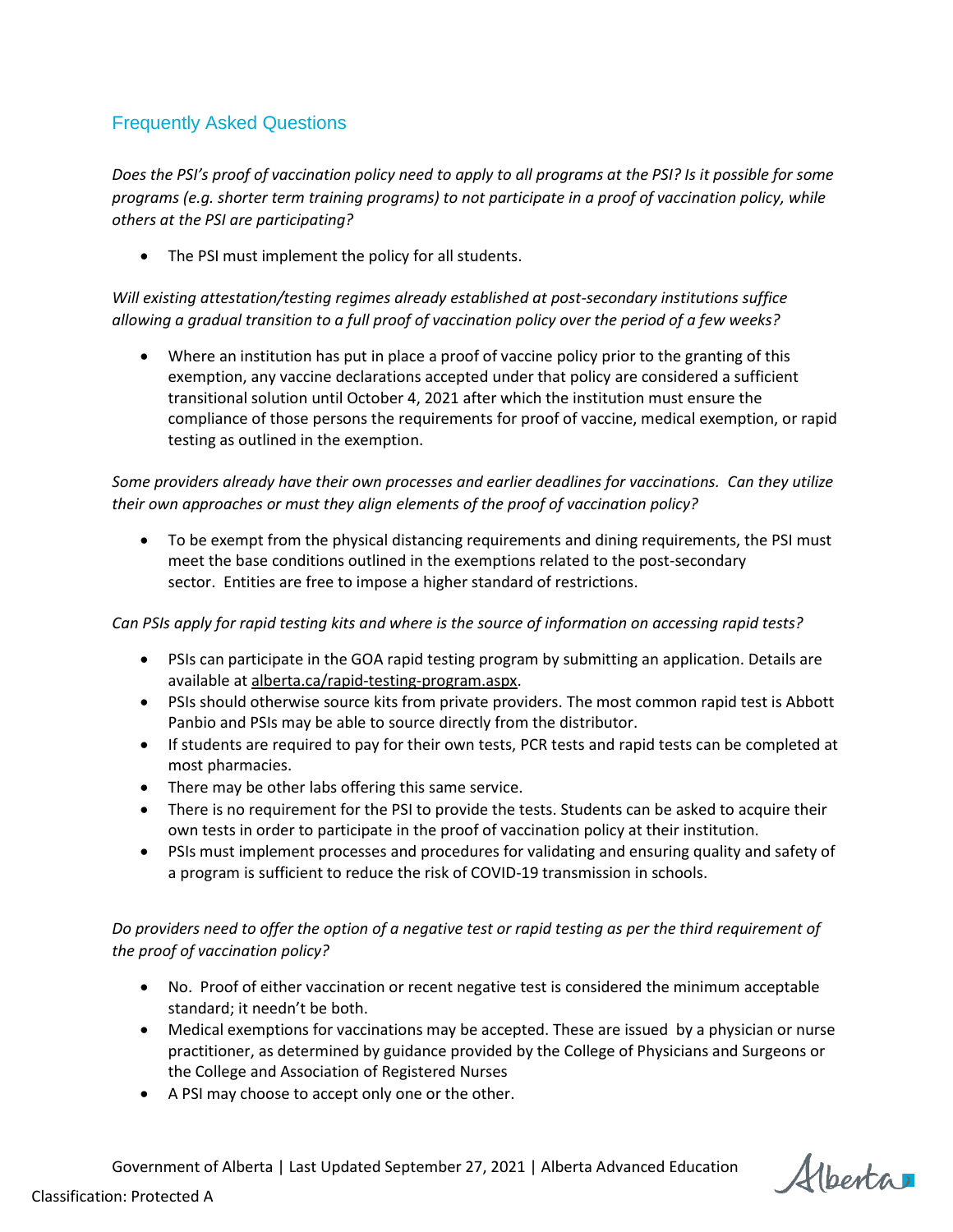*What form(s) of vaccination proof will be acceptable for an initial request for people to upload proof?*

- Acceptable forms of proof include:
	- Provincial proof of vaccination card.
	- Document provided by the pharmacy or vaccination site at the point where second vaccination occurred, showing that it was the second vaccination.
	- Screenshot or PDF of vaccination record currently available on MyHealth Alberta site, showing evidence of two doses.
	- QR code.
- The proof of vaccination must include the name, type of vaccine and date of administration.

# *Do we accept proof of vaccination from other countries?*

 Proof of vaccination from a vaccine authorized for use by the World Health Organization (WHO) would be accepted from the country where that person was vaccinated.

# *When will the QR code become available?*

• QR code is scheduled to be available as of October  $1<sup>st</sup>$ .

#### *How should PSIs be handling personal and medical information they are collecting?*

- PSIs should obtain legal advice to inform their program if collecting and maintaining a list of individuals that can enter and re-enter a facility (e.g., so that repeat clients do not need to show proof of vaccination each time).
- Personal health information should not be stored onsite.

*How soon after a student receives their first dose would they be able to enter a classroom at a PSI with a proof of vaccination policy?*

- This is not a requirement of the exemption.
- As long as students are fully immunized by November 1, 2021, or regular testing is occurring, or they have a medical exemption, the condition of the exemption is met

# *Will students who are only partially vaccinated (one dose) need negative covid tests until they are 14 days past their second dose?*

This is not a requirement of the exemption.

# *Are individuals required to have two doses by November 1st, or two doses with full effectiveness by November 1st, meaning that the second shot was received October 18th?*

 Two doses with full effectiveness by November 1: students would be required to have received their second vaccination on October 18<sup>th</sup> or sooner.

Alberta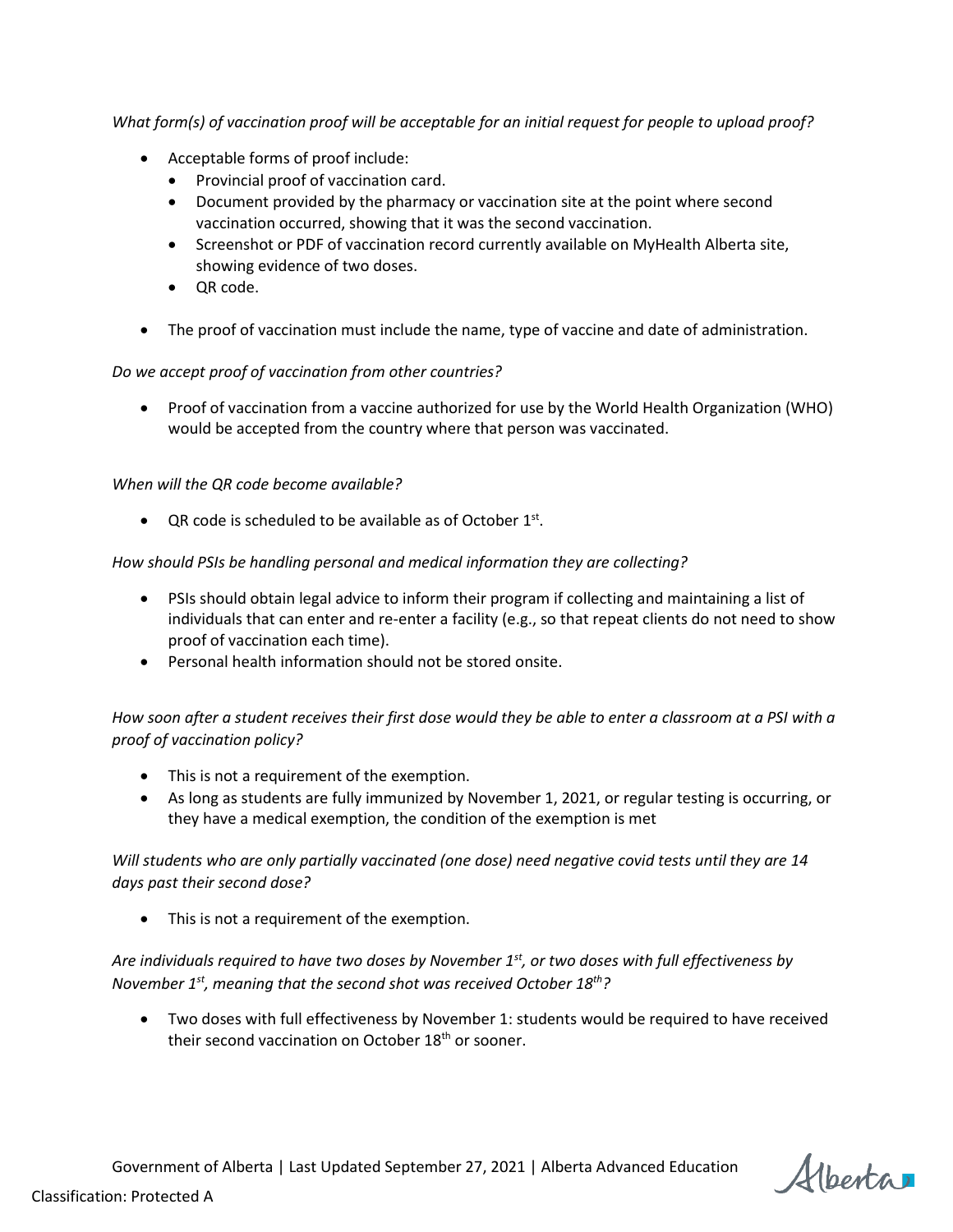*Will there be a standard accommodation/exemption for health and religious reasons? What kind of proof can be legally asked for?* 

- Alberta does not offer a vaccine exemption for religious reasons.
- Exemptions may be granted for those persons unable to vaccinate for medical reasons. These are issued by a phsycian or nurse practitioner.

#### *How often does rapid testing need to occur?*

• It is recommended that rapid COVID-19 testing happens twice per week.

# *What requirements are there for post-secondary providers to accommodate students who choose not to get vaccinated and withdraw from their studies?*

- There are no requirements outlined for PSIs, and decisions on accommodating student withdrawals would be at the provider's discretion.
- We have seen that many providers have extended their withdrawal deadlines in order to provide students with additional time.

#### *What are requirements for cafeterias/food courts located on post-secondary campuses?*

- PSIs who are under the exemption are able to open cafeterias for in-person dining, and does not require individuals to sit 6 to a table and/or with their close contacts/household.
	- o Liquor service restrictions still apply.
- Restaurants/pubs/bars/food courts/etc are not in scope of the PSI exemption.

# *Can you provide clarification on spacing requirements for indoor events on campus (including convocation)?*

- Indoor events are out of scope of the exemption.
- Under CMOH Order 44-2021, no indoor gatherings are permitted.
- Convocation would be restricted to 1/3 capacity, physical distancing, and masking requirements.

# *Does the proof of vaccine policy apply to all other aspects of post-secondary business – sports, recreation facilities, residences, libraries, campus common areas, hallways, etc.?*

- The scope of the exemption is the learning environments and cafeterias and does not cover areas where individuals not included in the proof of exemption program may have access.
- Access must be limited to only those who have demonstrated proof of vaccine or they may not be included as an in-scope location. This may include libraries provided access is restricted at all times.
- Common areas where the public may access (even if not normally present) such as hallways and common areas are not in-scope of the program.

Alberta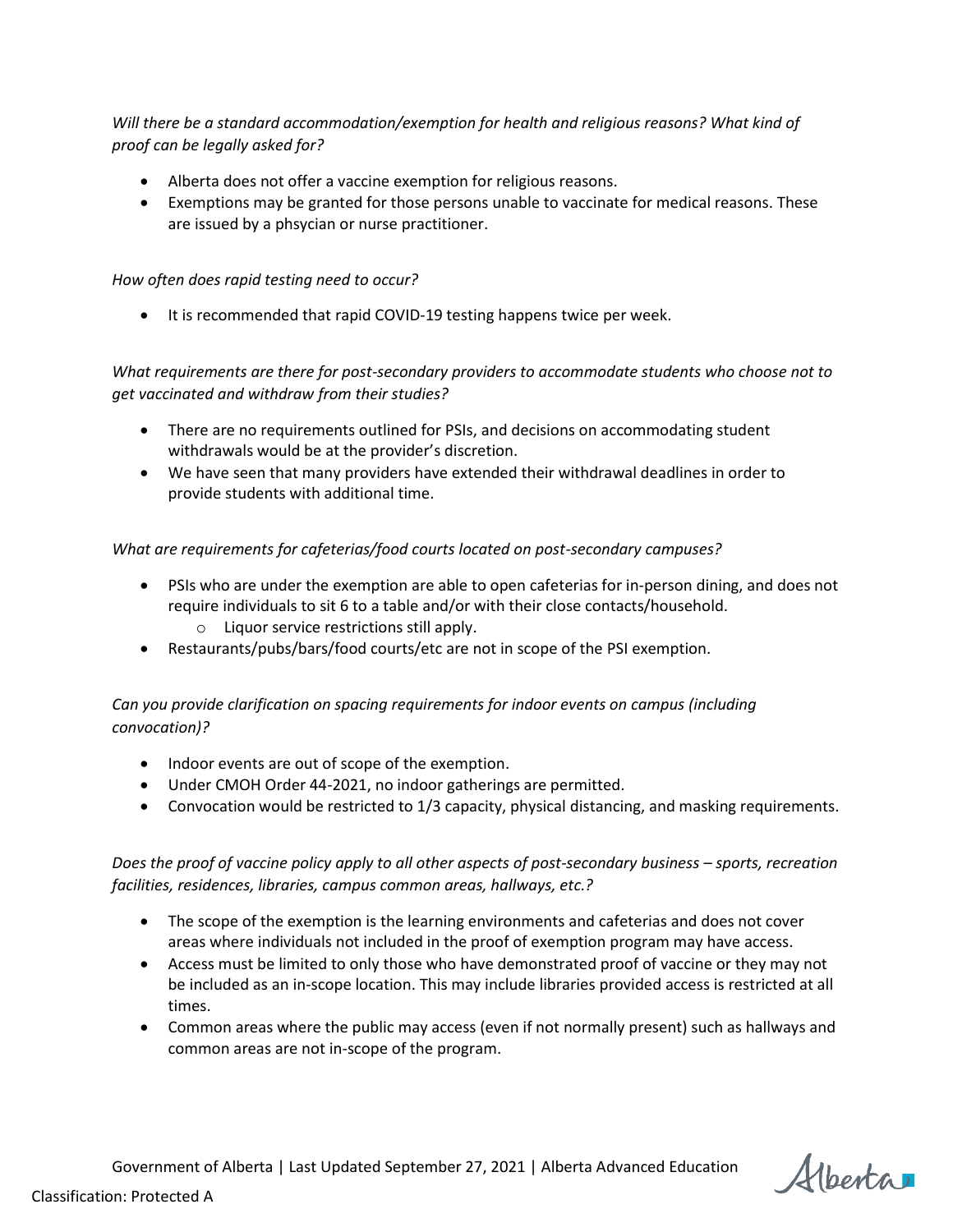#### *What is the guidance for sports and performance activities on campus?*

- Unless part of curriculum, these activities are outside the scope of the exemption.
- If these activities are not part of curriculum, they must follow public health measures outlined in CMOH Order 44-2021:
	- o no indoor, group adult physical activity
	- $\circ$  solo and 1:1 physical activity permitted, with 3m physical distance between all participants

#### *Can PSIs develop a cohort system as a part of their policies?*

- Cohort systems are out of scope of the exemption.
- PSIs can have additional measures if they choose.

#### *Can PSIs extend their proof of vaccination policy to staff, faculty and/or contractors?*

- PSIs can make decisions related to vaccine policies for staff, faculties and/or contractors. It is recommended they seek legal advice for these policies.
- This is not part of this exemption.

#### *Is there additional clarification on the definition of the "mandatory work from home" requirement?*

- Mandatory work-from-home measures are in place unless the employer has determined an inperson presence is required for operational effectiveness.
- This is up to the discretion of the PSI, however a proof of vaccine program cannot be used to substitute the mandatory work from home restriction

# *Programs that cannot physically distance (eg. Flight school) be exempt from social distancing as long as they wear masks in the event that a student is not vaccinated?*

- If program is offered through an eligible PSI who has met the conditions of the exemption, physical distancing is not required.
- If the PSI chooses to accept negative COVID-19 tests as part of their vaccine policy, then students do not need to be vaccinated.

#### *Can post-secondary providers proceed with in-person class delivery?*

Yes.

#### *Can PSIs offer online courses to those who are not vaccinated?*

- It is up to the PSI to determine how and if they will accommodate unvaccinated students.
- Any alternate delivery option (e.g., online) would be up to the institution.

Alberta